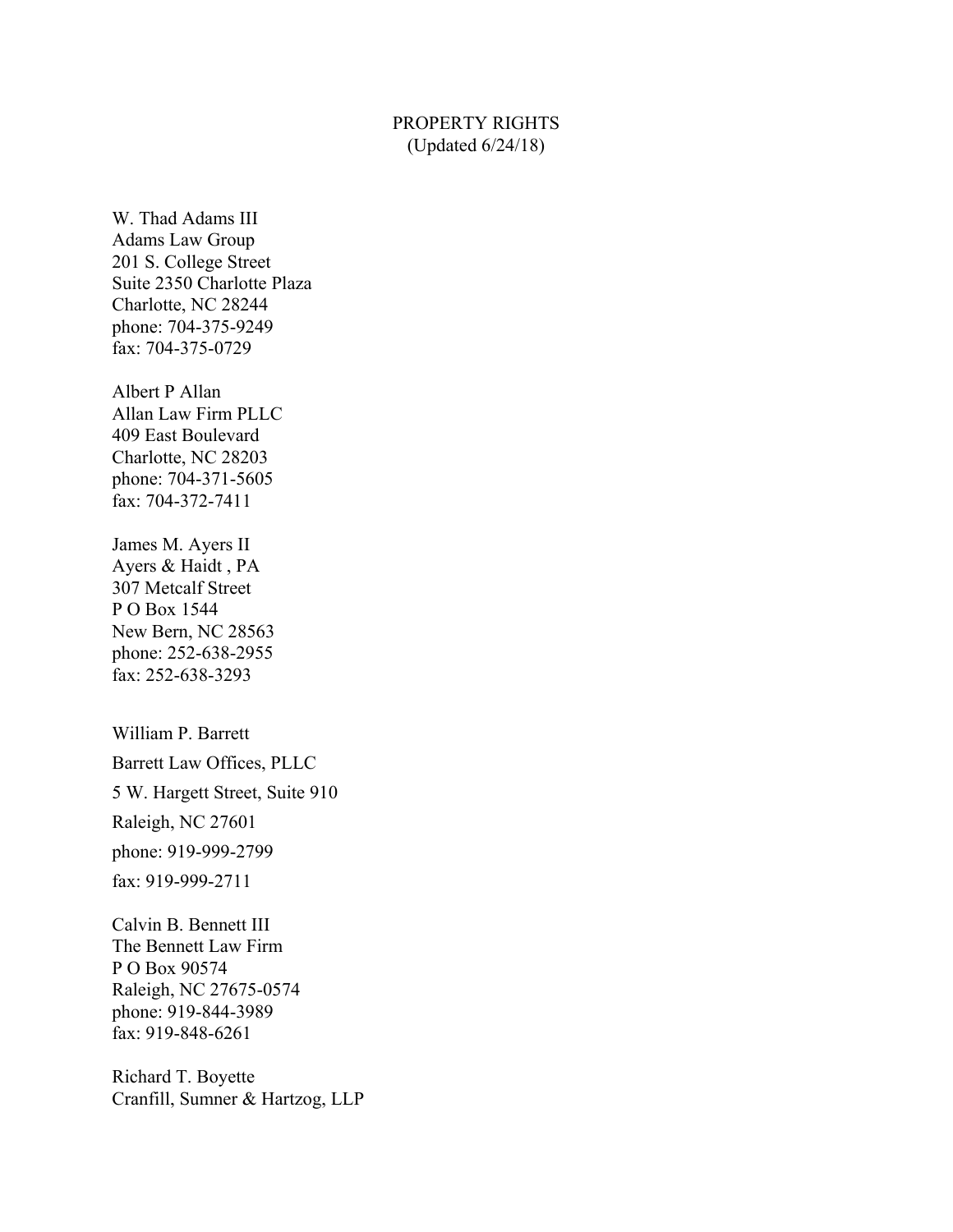5420 Wade Park Blvd. Suite 300 Raleigh, NC 27607 phone: 919-863-8729 fax: 919-863-3519

Leann Nease Brown Brown & Bunch, PLLC 101 N. Columbia St. Suite 100 Chapel Hill, NC 27516 phone: 919-968-1111 fax: 919-968-1444

Robert R. Browning 200 E. 4th Street P O Box 859 Greenville, NC 27835-0859 phone: 252-758-6530 fax: 252-758-2614

Robert M. Burroughs Sr. 2121 Sutton Springs Rd. Charlotte, NC 28226-6479 phone: 704-362-2121 fax: 704-442-1234

Jeffrey A. Carr Attorney at Law 6825 Palaver Lane Cary, NC 27519 phone: 919-930-5472

David M. Carter Carter, Schnedler & Warnock, PA 56 Central Avenue Suite 101 P O Box 2985 Asheville, NC 28802 phone: 828-252-6225 fax: 828-252-6316

Richard D. Conner Conner Gwyn Schenck PLLC P O Box 20744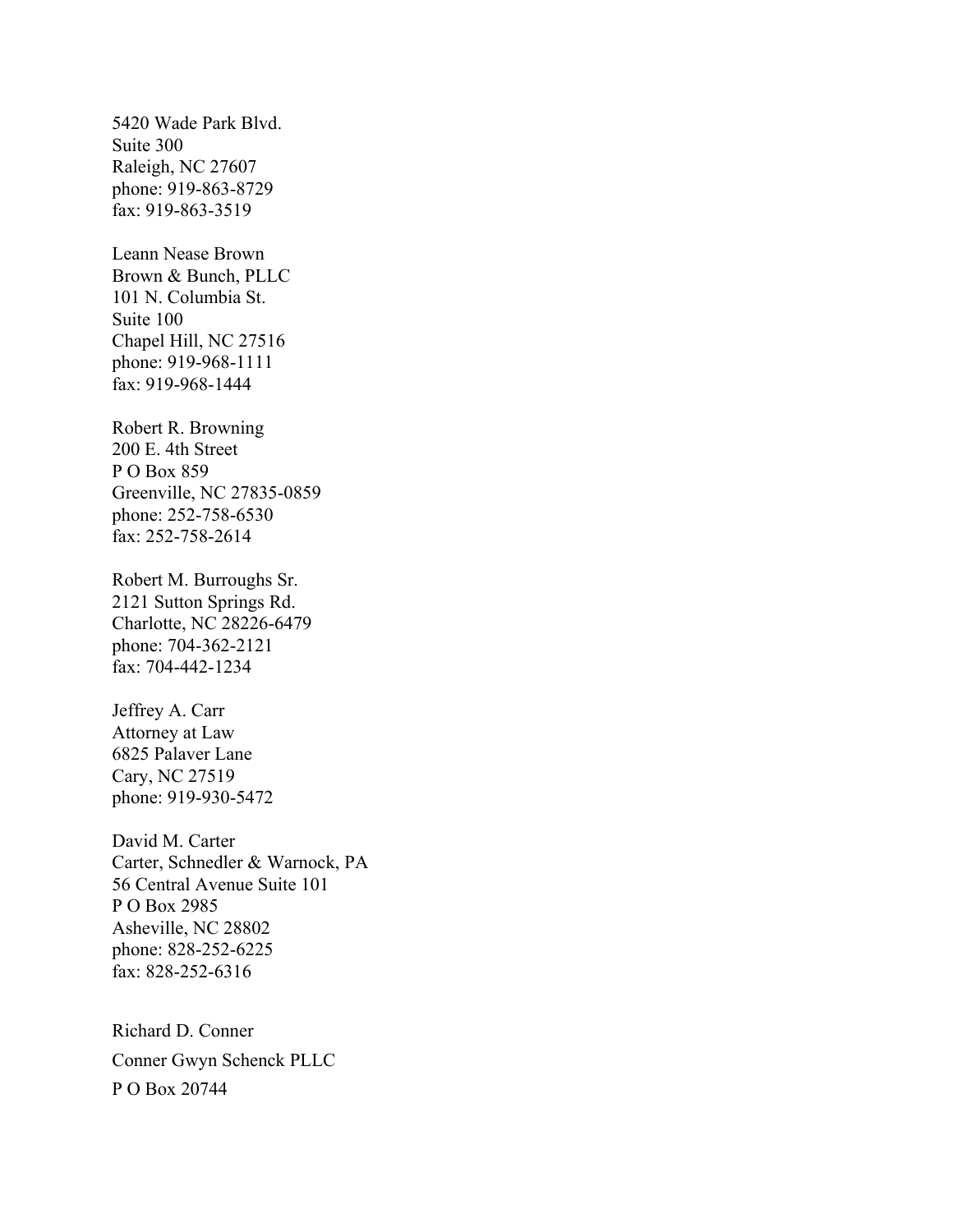Greensboro, NC 27420 phone: 336-369-8288

Jim D. Cooley Womble Bond Dickinson LLP One Wells Fargo Center Suite 3500, 301 South College Street Charlotte, NC 28202-6037

Auley M. Crouch III Block Crouch, Keeter Behm & Sayed P O Box 4 Wilmington, NC 28402 phone: 910-763-2727 fax: 910-762-6429

Charles M. Davis Dispute Resolutions, LLC 101 Church Street P O Drawer 708 Louisburg, NC 27549 phone: 919-496-2137 fax: 919-496-6291

Benjamin F. Davis Jr. 3027 Redford Drive Greensboro, NC 27408 phone: 336-282-2095

Dailey J. Derr Dailey J. Derr, PA P O Box 51266 Durham, NC 27717-1266 phone: 919-419-1265 fax: 919-490-5892

Richard W. Ellis Ellis & Winters 1100 Crescent Green Suite 200 Cary, NC 27518 phone: 919-865-7007 fax: 919-865-7010

Melinda Evans 111 MacRae Court Chapel Hill, NC 27516 phone: 919-969-8767 fax: 772-594-5991

Mark A. Finkelstein Smith Moore LLP P O Box 27525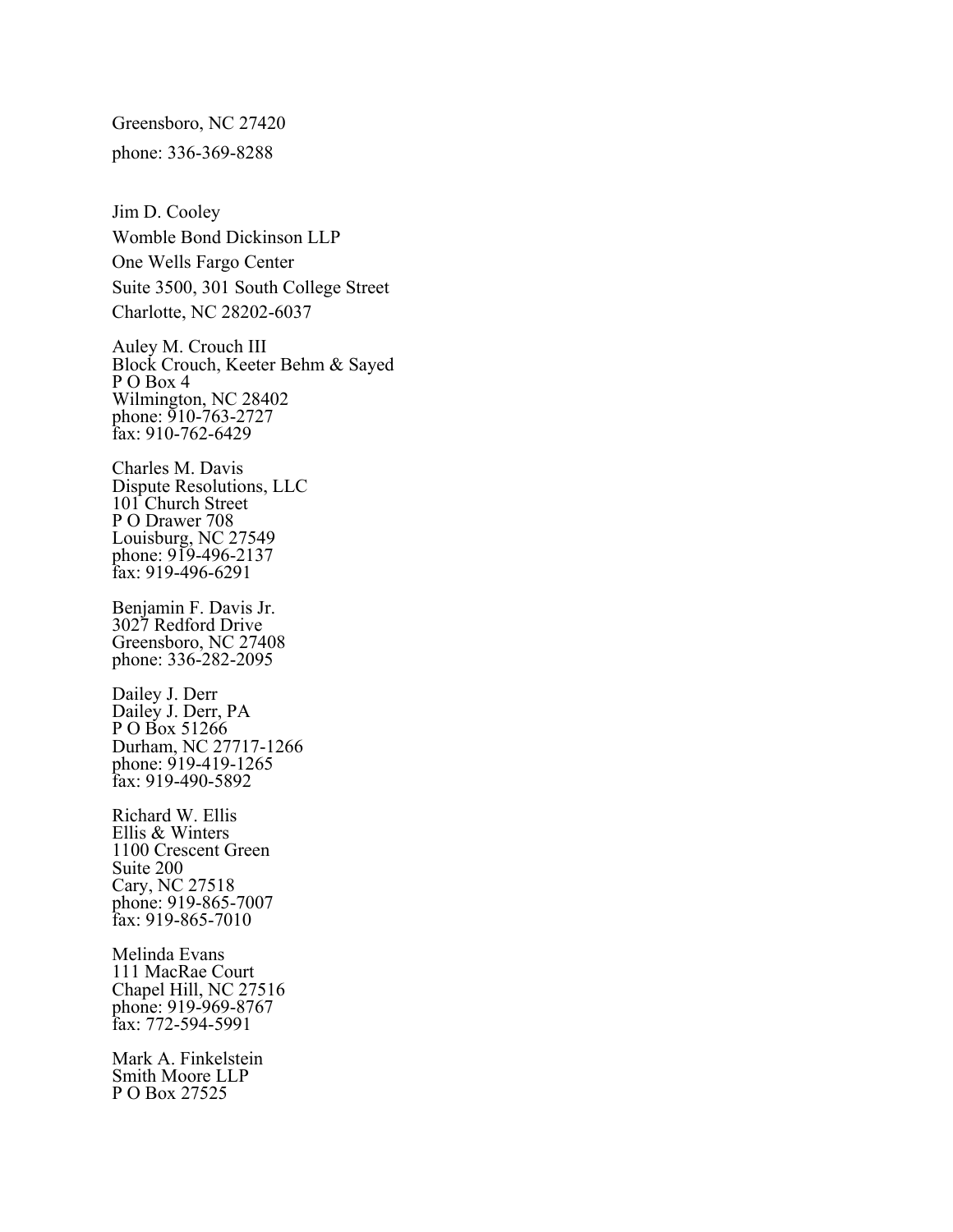Raleigh, NC 27611 phone: 919-755-8819 fax: 919-838-3124

M. Lynette Hartsell Attorney at Law 1010 Lakeview Drive Cedar Grove, NC 27231 phone: 919-732-1277

Grover Prevatte Hopkins Attorney at Law 212 N. Main Street Tarboro, NC 27886-5008 phone: 252-823-1156 fax: 252-823-0781

Joseph T Howell Kirk Kirk Howell Cutler & Thomas LLP 200 North Pine Street P O Box 729 Wendell, NC 27591 phone: 919-365-6000 fax: 919-365-5022

James R. Hubbard Law Offices of James R. Hubbard, PLLC 2308 Environ Way Chapel Hill, NC 27517 phone: 919-928-0367

Mark A. LaMantia LaMantia Law Offices, P.C. 8341-101 Bandford Way P O Box 97695 Raleigh, NC 27624-7695 phone: 919-676-5600 fax: 919-676-6674

James P. Laurie III The Law Office of James P. Laurie, III, PLLC 8311 Six Forks Road Suite 111 Raleigh, NC 27615 phone: 919-256-4455 fax: 919-256-4466

James L. Lester MacCord Mason 1600 Wachovia Tower 300 North Greene Street Greensboro, NC 27402 phone: 336-273-4422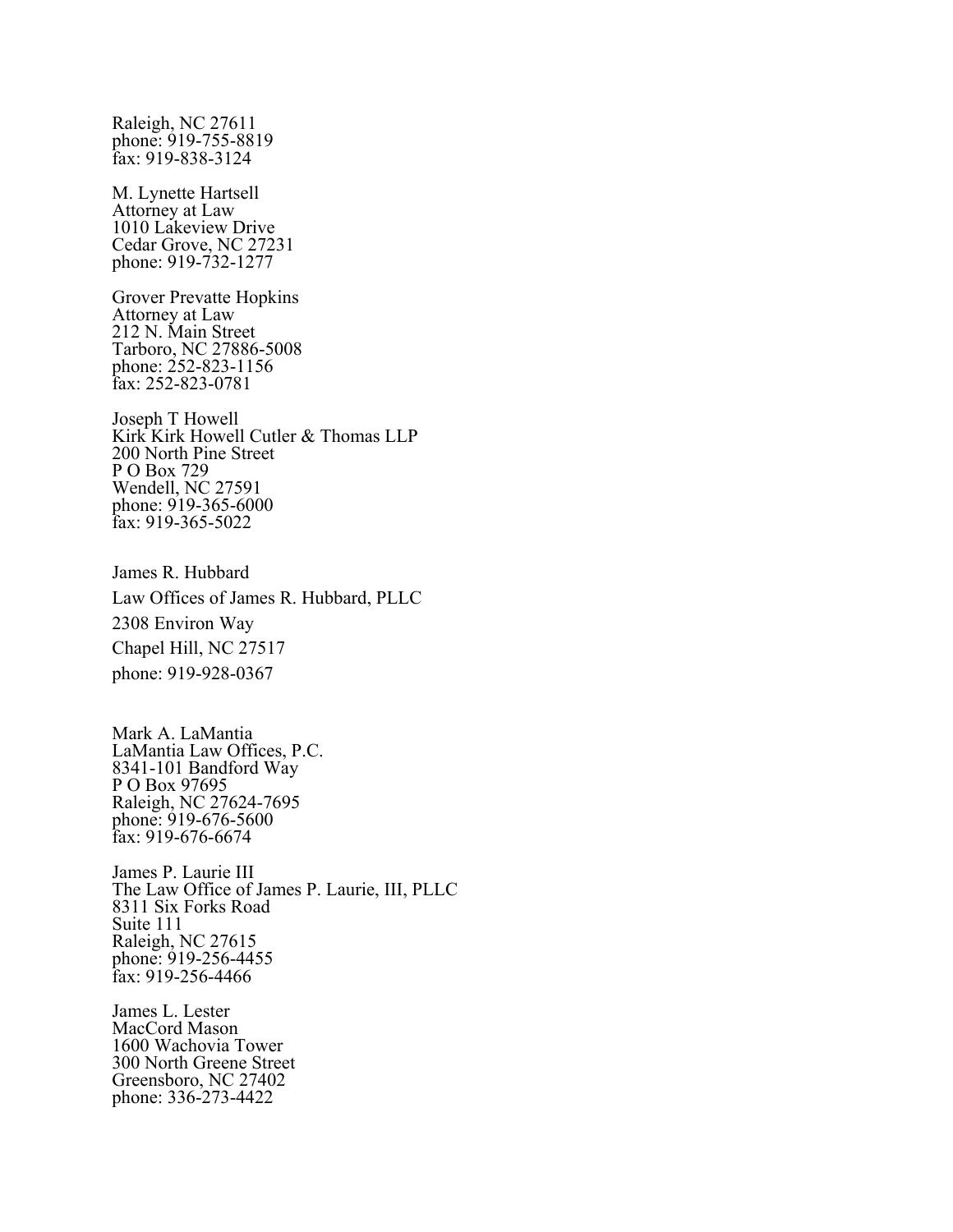## fax: 336-271-2830

J. Anderson Little Mediation, Inc. P O Box 16205 Chapel Hill, NC 27516 phone: 919-967-6611

James D. Llewellyn Superior Court Judge, Retired P O Box 567 Atlantic Beach, NC 28512 phone: 252-559-2714

Geoffrey A. Losee Rountree Losee LLP 2419 Market Street Wilmington, NC 28402-1409 phone: 910-763-3404 fax: 910-763-0080

William Norton Mason Attorney at Law 228 North Front Street Suite 201 P O Box 1468 Wilmington, NC 28402 phone: 910-763-0403 fax: 910-763-1676

Robert D Mason Jr. Womble Carlyle Sandridge & Rice One West Fourth Street Winston-Salem, NC 27101 phone: 336-721-3761 fax: 336-726-9093

Pamela W. McAfee McAfee Mediation 3434 Edwards Mill Road Suite 112-180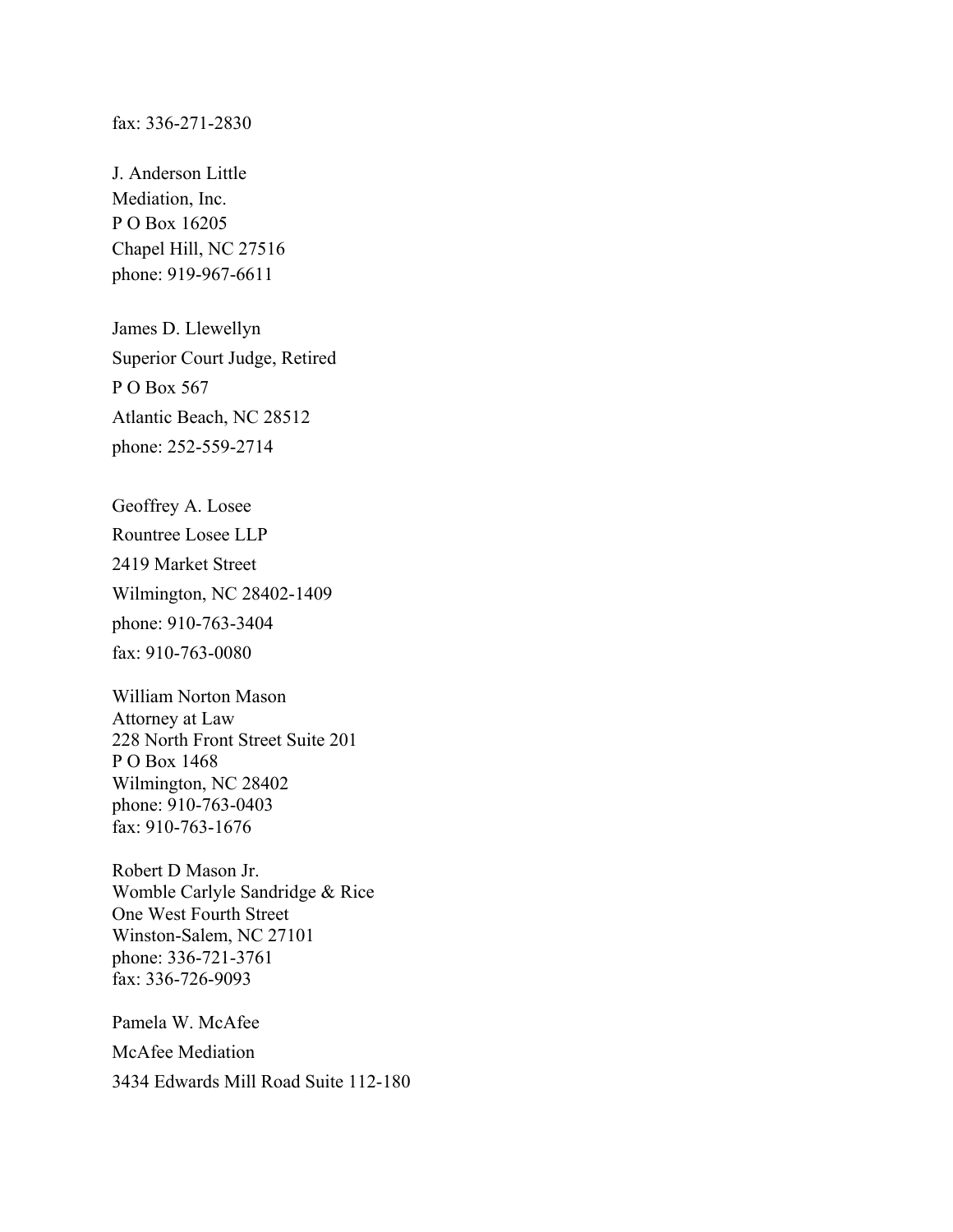Raleigh, NC 27612 Phone: 919-787-3022

pam@mcafeemediation.net

Charles K. McCotter Jr. McCotter, Ashton & Smith, PA 3515 Trent Road #14 New Bern, NC 28561 phone: 252-635-1005 fax: 252-635-5050

Elizabeth McCrodden Attorney at Law 811 Mordecai Dr. Raleigh, NC 27604 phone: 919-834-5955

Judge Douglas McCullough P O Box 2276 Atlantic Beach, NC 28512 (919) 819-1281

B. Perry Morrison, Jr. Morrison Law Firm, P.L.L.C. P O Box 2046 4612 Nash Street North Wilson, NC 27894-2046 phone: 252-243-1003

John J. Murphy A D R Center, Inc. 140-C Cinema Drive Wilmington, NC 28403 phone: 910-362-8000 fax: 910-362-8000

Dennis Myers 126 Pecan Avenue Wilmington, NC 28403 phone: 910-262-6111

K. Alan Parry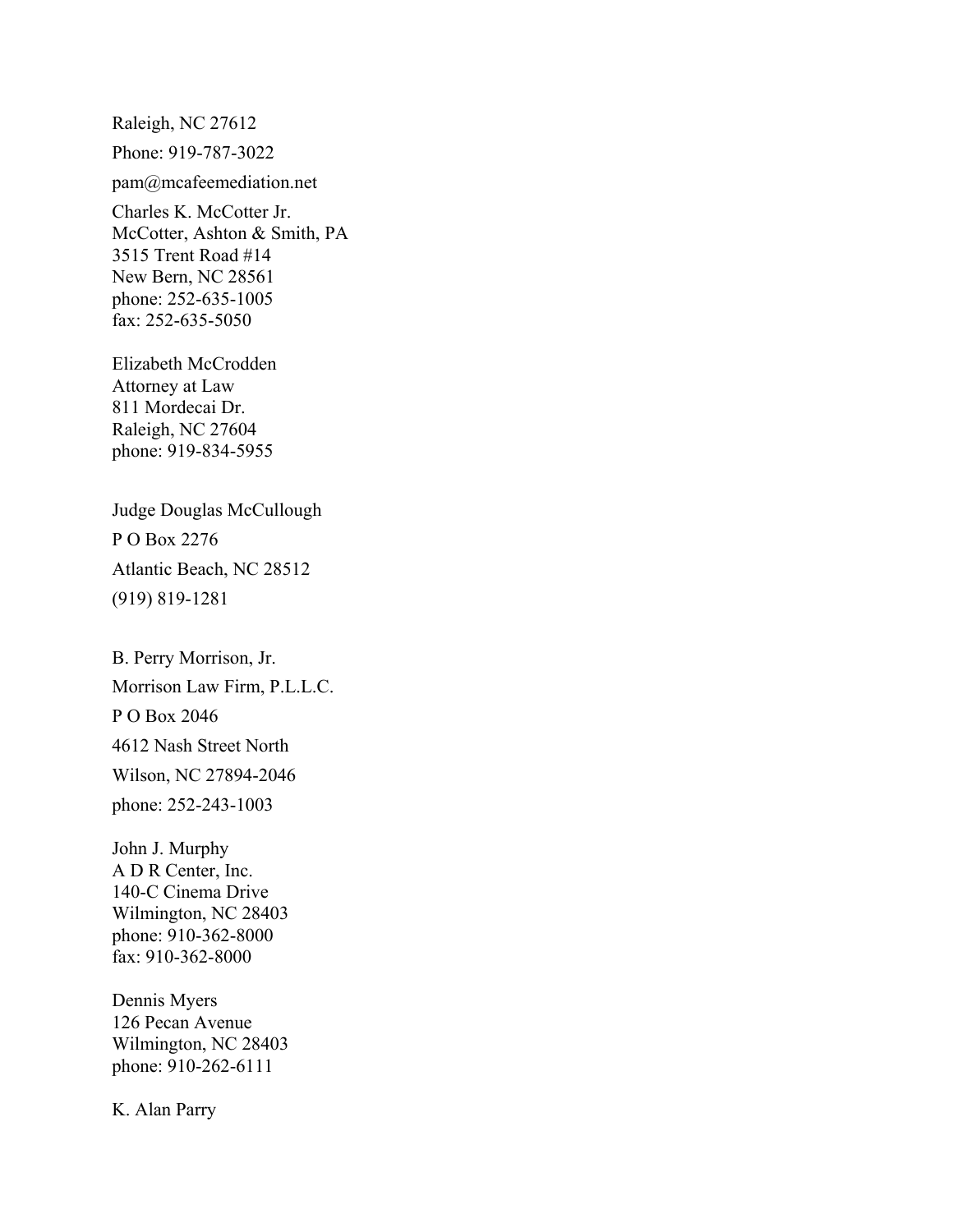Smith, Anderson, Blount, Dorsett, Mitchell & Jernigan, L.L.P. Wells Fargo Capitol Center 150 Fayetteville Street Suite 2300 Raleigh, NC 27601 phone: 919-821-6621 fax: 919-821-6800

Gary Stephen Parsons Troutman Sanders, LLP 434 Fayetteville St., Suite 1900 P O Box 1389 Raleigh, NC 27602 phone: 919-835-4110 fax: 919-829-8713

Johnnie Scott Jr. Dispute Intervention Services P O Box 1683 Benecia, CA 94510-4683 phone: 707-747-0839 fax: 707-748-1040

Kieran Shanahan

Shanahan Law Group, PLLC

128 E. Hargett Street Suite 300

Raleigh, NC 27601

Phone: 919-856-9494

kieran@shanahanlawgroup.com

David R. Tanis Attorney at Law 136 Cook Drive Kitty Hawk, NC 27949 phone: 252-261-8173 fax: 252-261-1188

Mitch Tuchman Morningstar Law Group 112 W. Main Street, Second Floor Durham, NC 27701-3604 phone: 919-590-0390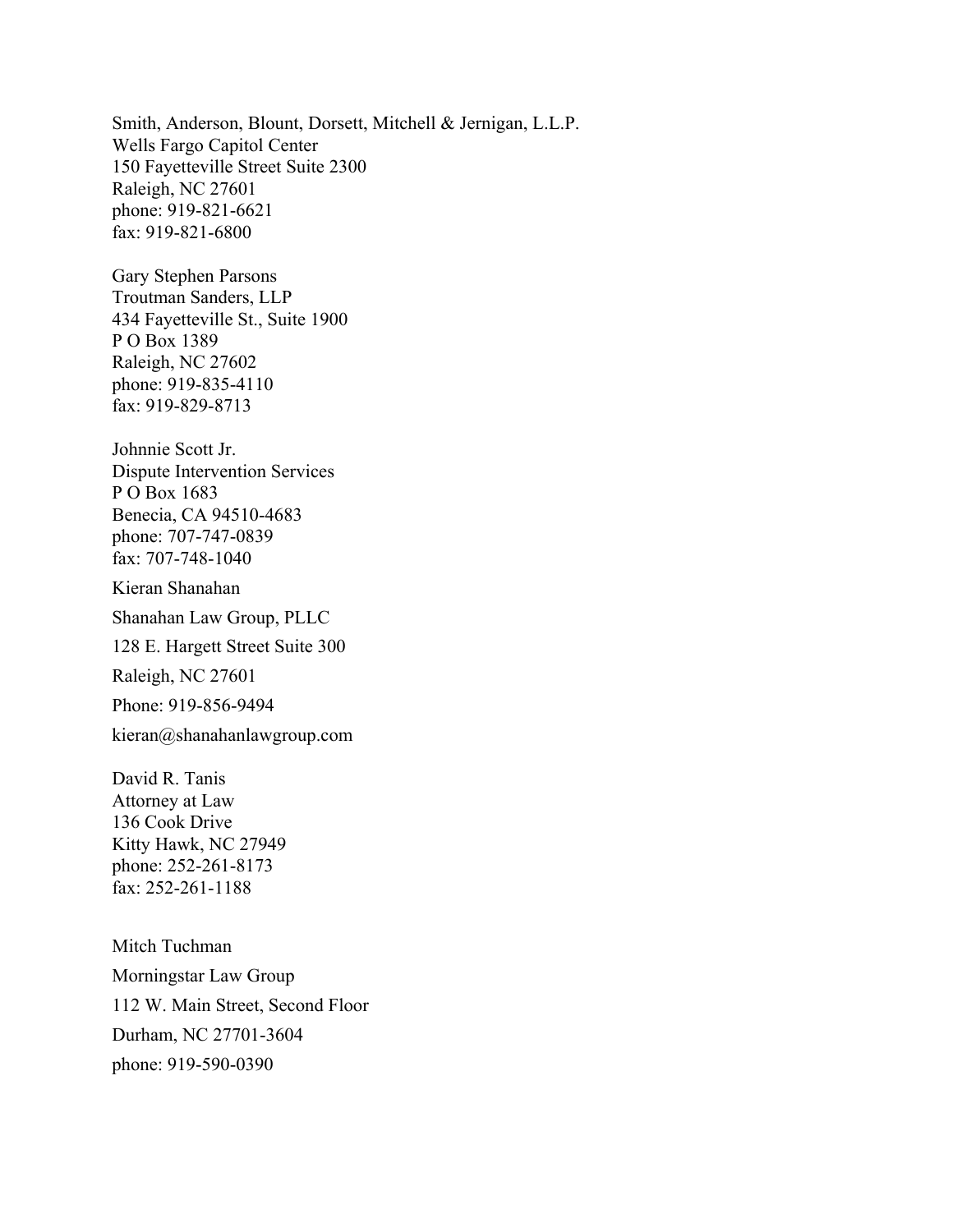R. Matthew Van Sickle Van Sickle Law, PC 201 Shannon Oaks Circle, Suite 200 Cary, NC 27511 Phone: 919-279-3908 matt@mattvansicklelaw.com

Ronald E. vonLembke Attorney at Law 200 Valencia Drive Suite 103 Jacksonville, NC 28546 phone: 910-577-7771 fax: 910-577-7888

John A.J. Ward John A. J. Ward, PLLC 219 Pollock Street New Bern, NC 28560 phone: 252-633-4378 fax: 252-633-6518

William A. Webb Shanahan Law Group, PLLC 128 E. Hargett Street Suite 300 Raleigh, NC 27601 Phone: 919-856-9494 wwebb@shanahanlawgroup.com

Michael E. Weddington Smith Anderson Blount Dorsett Mitchell & Jernigan, LLP P O Box 2611 2500 Wachovia Capital Center Raleigh, NC 27602-2611 phone: 919-821-6623 fax: 919-821-6800

Barbara (Bonnie) B. Weyher Yates, McLamb & Weyher, L.L.P.